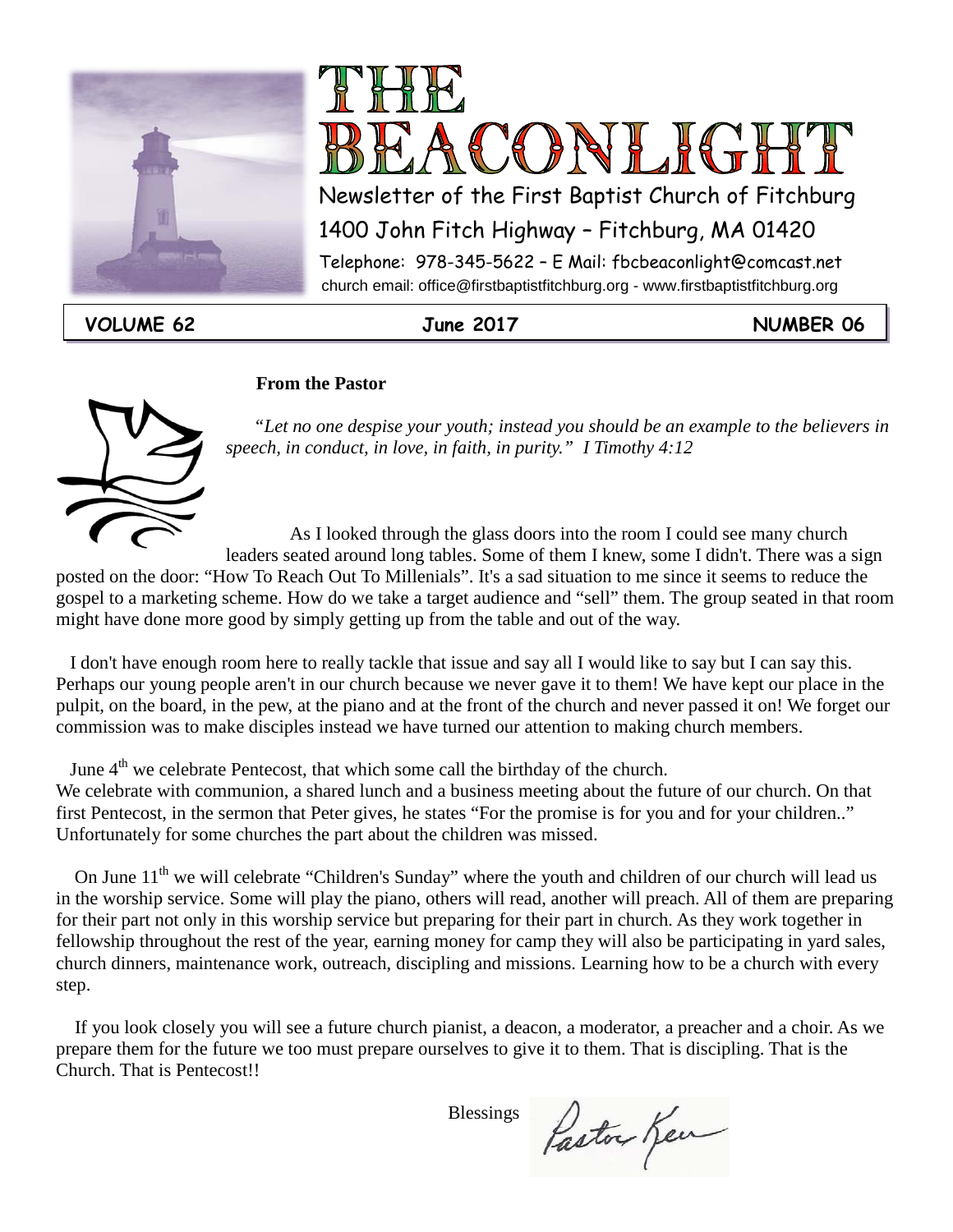| <b>SUNDAY</b>                                                                                          | <b>MONDAY</b> | TUESDAY         | WEDNESDAY THURSDAY                                          |                                                | <b>FRIDAY</b>            | SATURDAY        |  |
|--------------------------------------------------------------------------------------------------------|---------------|-----------------|-------------------------------------------------------------|------------------------------------------------|--------------------------|-----------------|--|
| Ŕ                                                                                                      | Ŕ,            |                 |                                                             | $\overline{\phantom{a}}$                       | $\overline{\mathcal{C}}$ | s               |  |
|                                                                                                        |               |                 |                                                             | SMART Recovery<br>Meeting 7 P.M.               |                          |                 |  |
|                                                                                                        | in            | $\circ$         | r.                                                          | œ                                              | é                        | $\overline{a}$  |  |
| 'Know Your Bible' Sanday School 9:00AM<br>Pot Luck Luncheon & Special Business<br>Perrecost<br>Meeting |               |                 |                                                             | SMART Recovery<br>Meeting 7 P.M.               |                          |                 |  |
| Ξ                                                                                                      | 12            | $\mathbf{r}$    | E,                                                          | 15                                             | $\frac{6}{2}$            | $\mathbb{Z}$    |  |
| Children's Sunday                                                                                      |               |                 |                                                             | SMART Recovery<br>Meeting 7 P.M.               |                          |                 |  |
| $\frac{8}{16}$                                                                                         | $\mathbf{r}$  | $\approx$       | $\overline{21}$                                             | 22                                             | R                        | $\overline{24}$ |  |
| 'Know Your Bible' Sunday School<br>9:00AM                                                              |               |                 |                                                             | SMART Recovery<br>Meeting 7 P.M.               |                          |                 |  |
| 'Know Your Bible" Sunday School<br>25                                                                  | $\frac{5}{2}$ | $\overline{27}$ | 28                                                          | 29                                             | R                        |                 |  |
| Stewardship Committee Meeting<br>11:15 AM<br>9:00AM                                                    |               |                 |                                                             | SMART Recovery<br>Meeting 7 P.M.               |                          |                 |  |
|                                                                                                        |               | <b>NOTES</b>    |                                                             |                                                |                          |                 |  |
|                                                                                                        |               |                 | Sunday Worship at 10 A.M. each week followed by Coffee Hour | Communion first Sunday of month during worship |                          |                 |  |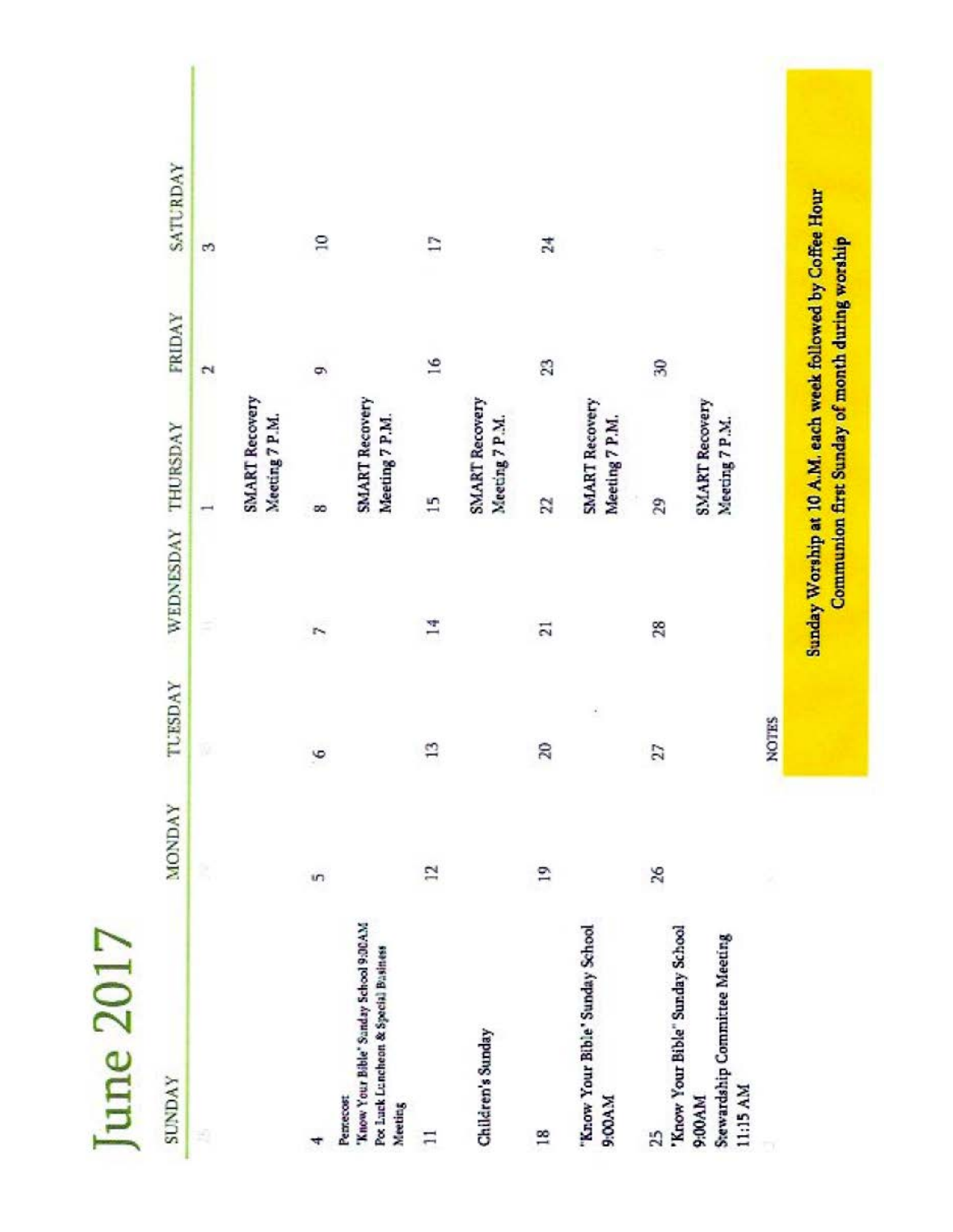# *Campership Balances July 16 to 22*

#### **Youth Camp**

Raymond (Ray) Crawford, James Crawford, Jacob (Jake) Crawford, Faith Labah, Barack Labah, Ayla Robinson, Izabel Stanley, Caitlin Blake.

per camper: \$570-\$57 (10% discount)= \$513 -\$70 deposit= \$443.00 per camper totals: \$4,560-\$456 (10% discount)= \$4,104-\$560 deposit= **\$3,544 total amount owed**

#### **Horse Camp**

Freya Bowman, Charlotte Crawford. per camper: \$700-\$70 (10% discount)= \$630-\$70= \$560 per camper totals: \$1400-\$140 (10% discount)= \$1,260-\$140 deposit= **\$1,120 total amount owed Total amount owed for all campers: \$4,547.00**

| Total amount currently due to Oceanwood\$4,104 |  |
|------------------------------------------------|--|
|                                                |  |
|                                                |  |
|                                                |  |
|                                                |  |

## **Still needed: \$2,109.90**



¼ kid..........\$52.75 ½ kid..........\$105.50 Whole kid...........\$210.99 Wholesome kid........priceless

*Please make checks payable to: First Baptist Church and in memo line please write: "OW Bus"*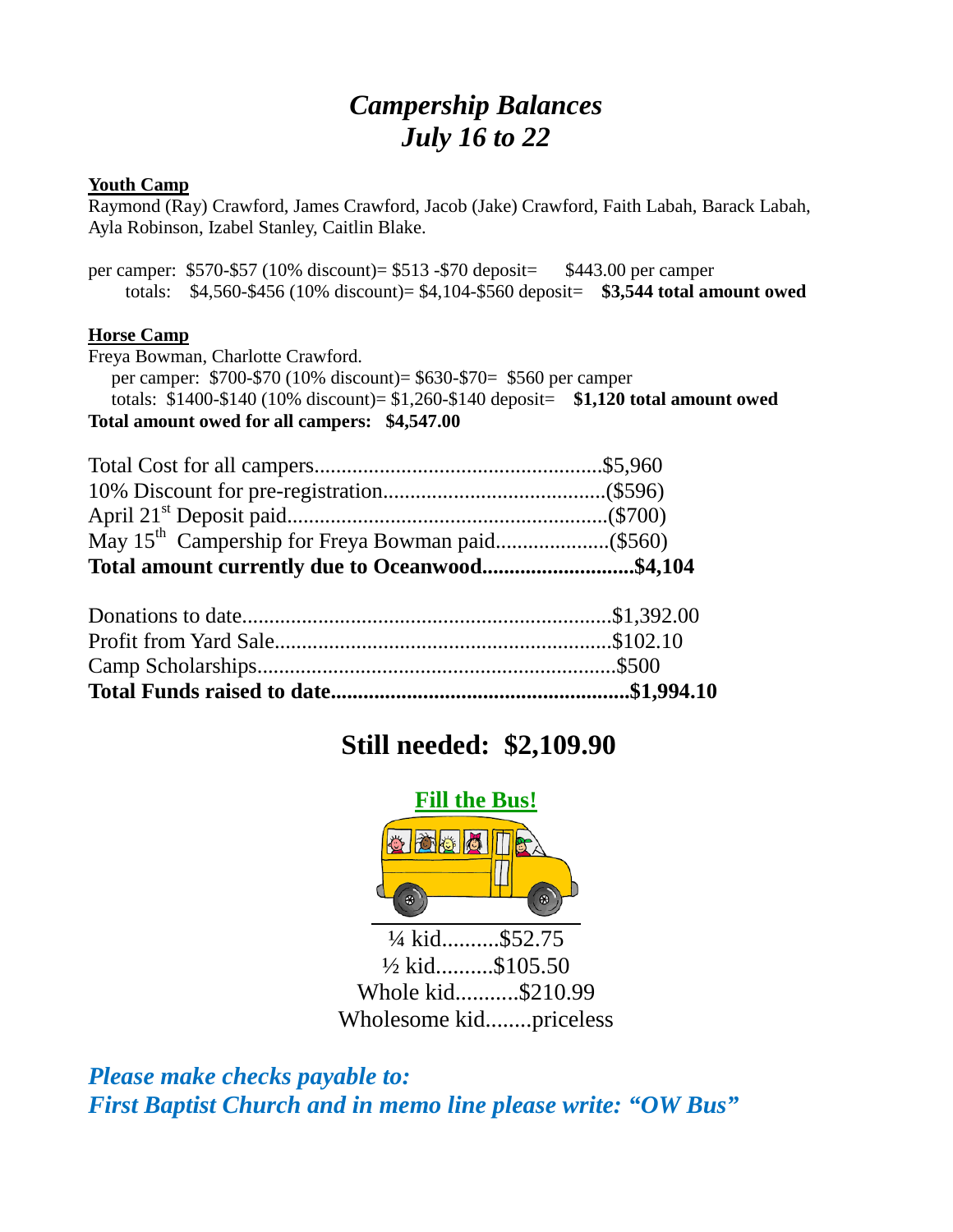

# Camp Scholarships 2017

from

Central Massachusetts Baptist Association

Once again this year C.M.B.A. is offering a \$100.00 scholarship for any camper from a member church going to Grotonwood or Oceanwood this summer.

Application deadline is Sunday, June 11, 2017, to qualify camper must be registered at Grotonwood or Oceanwood before the deadline.

Please forward the applicant's name, which location going to, camp program name and the date of the camp program to Mark Bigelow, at [msb080456@aol.com](mailto:msb080456@aol.com) or call at 978-342-5337 or 978-235-6499 for submission to C.M.B.A.

All campers going with Pastor Ken's, "*Fill the Bus*", July 16<sup>th</sup> to 22<sup>nd</sup> are already registered and on the C.M.B.A. Camp Scholarship List.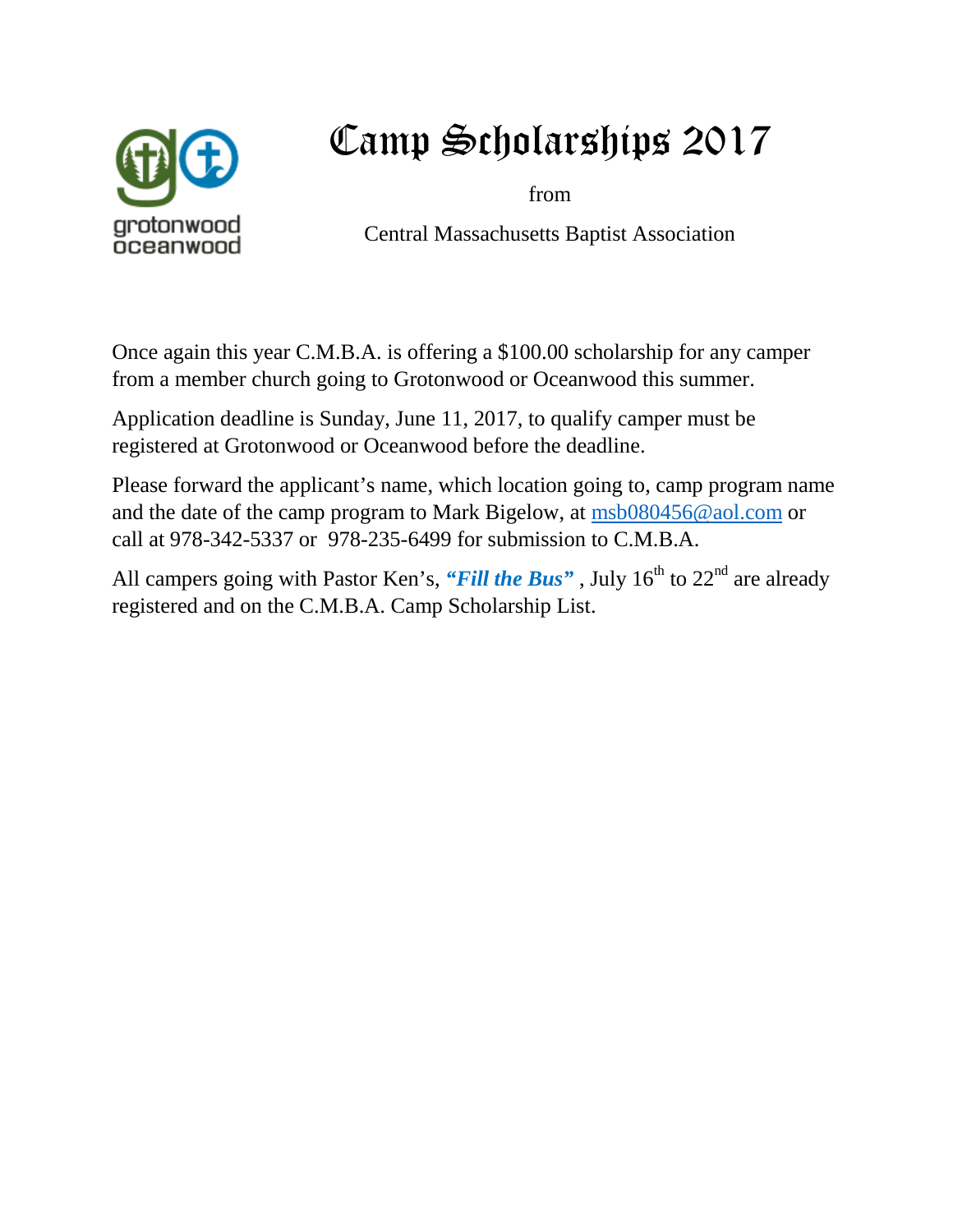### *What We Leave Behind*

It suddenly came back to me. I hadn't thought about him recently, but there he was.

Memories are triggered sometimes by subtle changes in your life. We get stuck in routines and patterns that keep us going, but often times get us nowhere. Like walking in a circle.

I heard someone say the words "the circle of life" and there he was again. I might have missed this life-changing moment had it not been for the accident I came upon that day. That would also mean that I never would have met Jack.

It was on a back road near where I live. As I came around the corner, I saw the lights of emergency vehicles ahead. Off to one side was an over turned car partially blocking one lane of the narrow country road. I knew there would be no getting around this, nor turning back. Several more police cars came in behind me now blocking my retreat.

I felt uneasy just sitting there listening to my radio, so I got out of the car and walked toward the accident.

I stood with a small crowd, a collection of other drivers and neighbors who were drawn to the scene.

"I can't figure how this happened," one person said. "It's daylight. I would figure at night he would have simply missed the curve.

I was about to ask if the driver was injured, when suddenly a stretcher appeared from the other side. A blanket completely covered a body indicating there was nothing more that could be done.

"I hope he had his life in order," one person said.

"Do we ever?" another replied. "I wonder what he leaves behind?"

There was silence as we all seemed to think about what we would leave behind had that been our fate.

That's when Jack spoke up.

"If all you've ever accomplished in life was a collection of things, then you really leave nothing at all," he said.

One woman began a brief discussion about how important she thought "things" were in life adding, "I hope to leave my valuables for my children to remember me by," She then walked back to her car.

Jack shook his head in disagreement.

I knew there was a greater reason for me to be here. I now attribute this moment to a major change in my own life. It was all based on what Jack said next.

"What we take and what we leave all depends on what we give."

As the group began to disperse I stayed back for a few minutes to speak with Jack. I knew he had a lot to offer and I was now convinced this was no chance meeting.

We spoke for awhile and watched until the car was up righted and towed away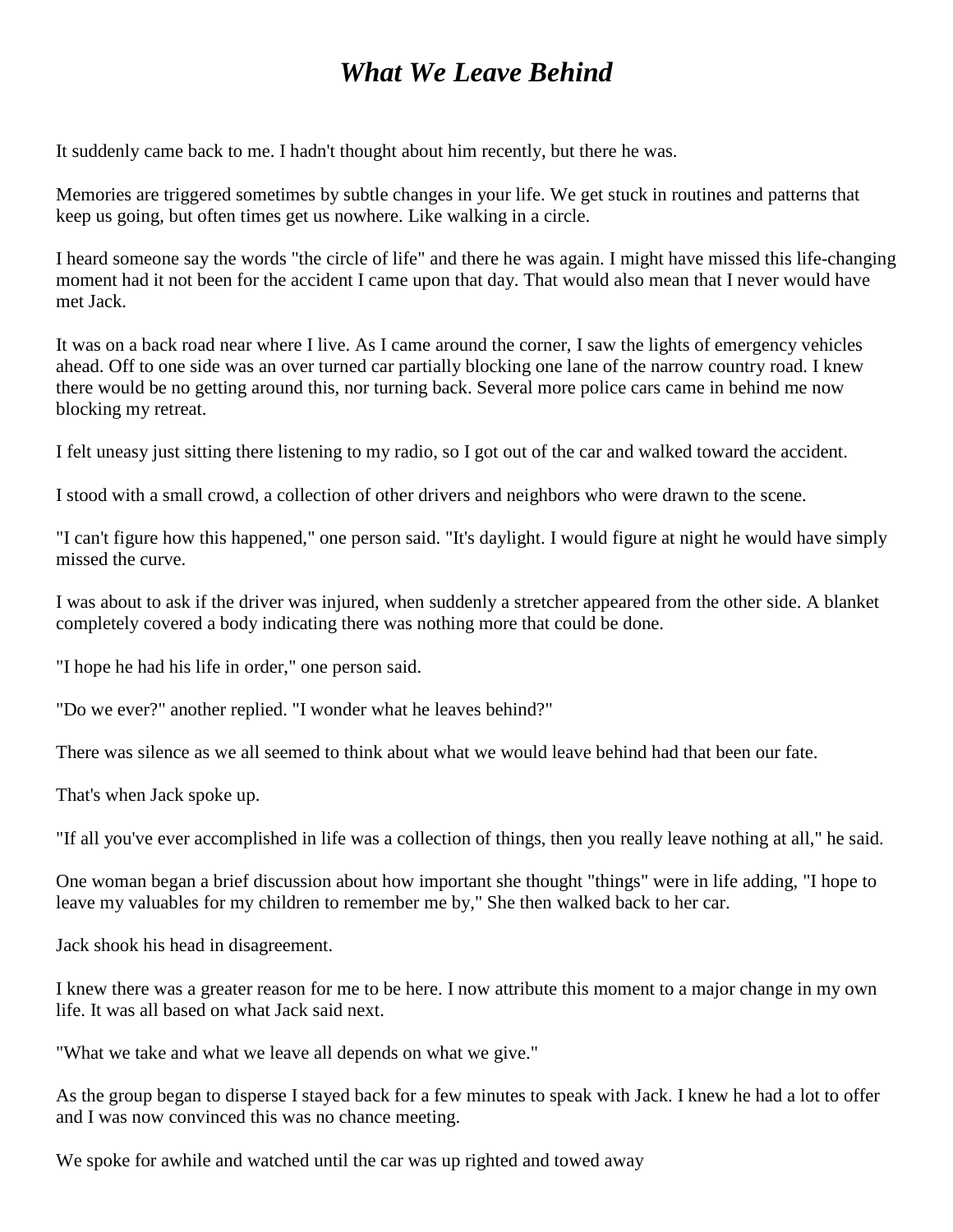"It was a pleasure meeting you, my friend, I do wish it was under different circumstances," I said.

"It couldn't have been. It was meant to be," he said.

"Do you live nearby?" I asked.

His response struck me as odd.

"Close enough that we will meet again," he said. He then began to walk away disappearing around the corner further down the road.

We never did meet again, but every once in awhile I think of him.

It was because of him that I began to see life as a family style meal. You know, when plates and bowls are passed around the table usually with enough for everyone in attendance. Guests usually bring something of their own to add to the meal.

Life is like that. When you participate each day you bring something to the table. When a bowl is passed to you, never empty it, so that others after you can share in the bounty.

While some take all they can without concern for others, I have learned that, in the long run, by leaving some behind I end up with more than I can consume.

"What we take and what we leave all depends on what we give."

**"I wish you enough!"** *J* **~ Bob Perks ~**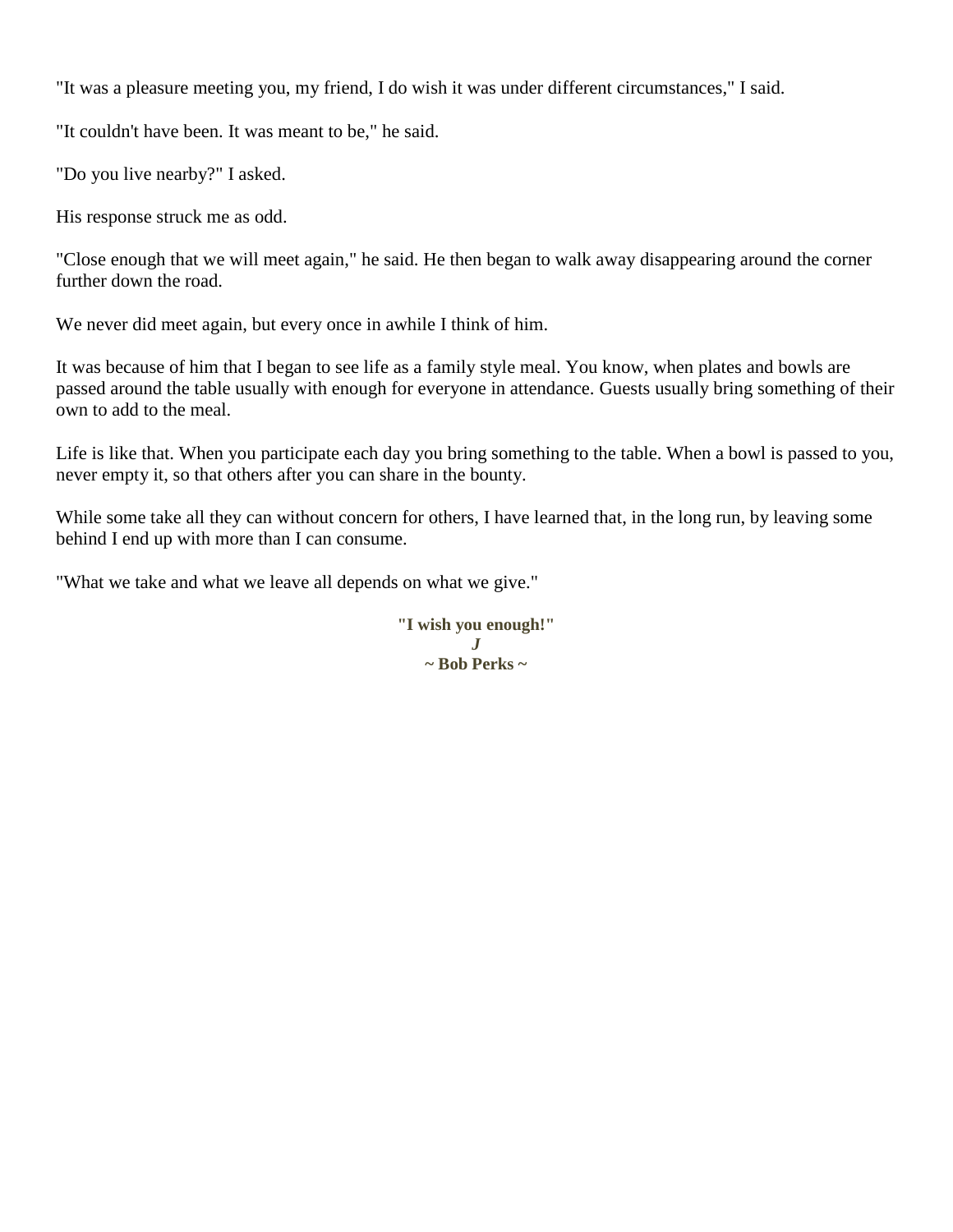# **Local News**

# 13 REASONS TO BE A CHURCH MEMBER

#### Matthew 16:18

Matthew 10.16<br>
"And I say also unto thee, That thou art Peter, and upon this rock I will build my<br>
"And I say also unto the gates of Hell shall not prevail against it." (KJV) say also unto thee, That thou art Peter, and upon this rock I will be<br>church; and the gates of Hell shall not prevail against it." (KJV)

Being a church member will not assure you a place in Heaven. It does not<br>Being a church member will be answered. It will not stop the enemy from coming Being a church member will not assure you a place in reavent, it does  $_{\text{no}}$  a place in the chemical state of  $_{\text{non-long}}$  guarantee your prayers will be answered. It will not stop the enemy from coming guarantee your pra guarantee your prayers will be answered. It will not stop the chemy from coming<br>against you. If these things are true, and they are, then what are the benefits of<br>against you. If these things are true, and they are, then w being a committed church member?<br>being a committed church member?

ly a committed church member :<br>Here is a list of 13 good reasons you need to be a member of a church:

- 1. You learn the ways of Christ by being in an environment that encourages<br>
His life to come through you. (1 Corinthians 4:17; Ephesians 1:22)<br>
2. You learn how to be in harmony with others. Romans 14:19 says,  $\frac{n}{\ln n}$ You learn the ways of Christ by bung<br>His life to come through you. (I Corinthians 4:17; Ephesians 1:22)
- this way aim for harmony in the church, and try to build each other up."<br>(TLB) We are members of His body and need to be in contact with each other.
- 3. You learn how to be a Christian. (Acts 11:26) It is impossible to be a doctor without going to medical school. We need to be taught Christianity.
- 4. You hear things the world cannot hear. (Acts 11:22) The Word is always being spoken, but not being heard. Faith will come when you are in church.
- 5. You learn how to pray. (Acts 12:5) Prayer that brings power!
- 6. You are given to wise leaders. (Acts 14:23) Everyone needs to be led.
- 7. Prophetic ministry is placed in your life. (Acts 13:1; I Corinthians 12:28)
- 8. You learn how to walk in peace and comfort. (Acts 9:31)
- 9. You are fed well! (Acts 20:28) The Manna from Heaven is given.
- 10. You learn the principles of giving and receiving. (Philippians 4:15)
- 11. You learn how to worship God. (Hebrews 2:12)
- 12. You are given the opportunity to help others. (III John 1:6)
- 13. You have a place to get healed. (James 5:14)

#### **APPLICATION:**

- 1. If you are a member of a church, then become the best member you can be!
- 2. The effort you put into your church will determine what you are able to receive both receive back.





#### *Careful Planning Makes a Difference*

#### **ANTHONY V. FEROCI, JR. ATTORNEY AT LAW**

114 Merriam Ave - Suite 204 Leominster, MA 01453 978-466-5011

Elder and Disability Law Medicaid Planning Estate Planning

i

#### *Please consider signing up for...*

*Worship Leader Usher Door Greeter or Coffee Hour We all enjoy these services!*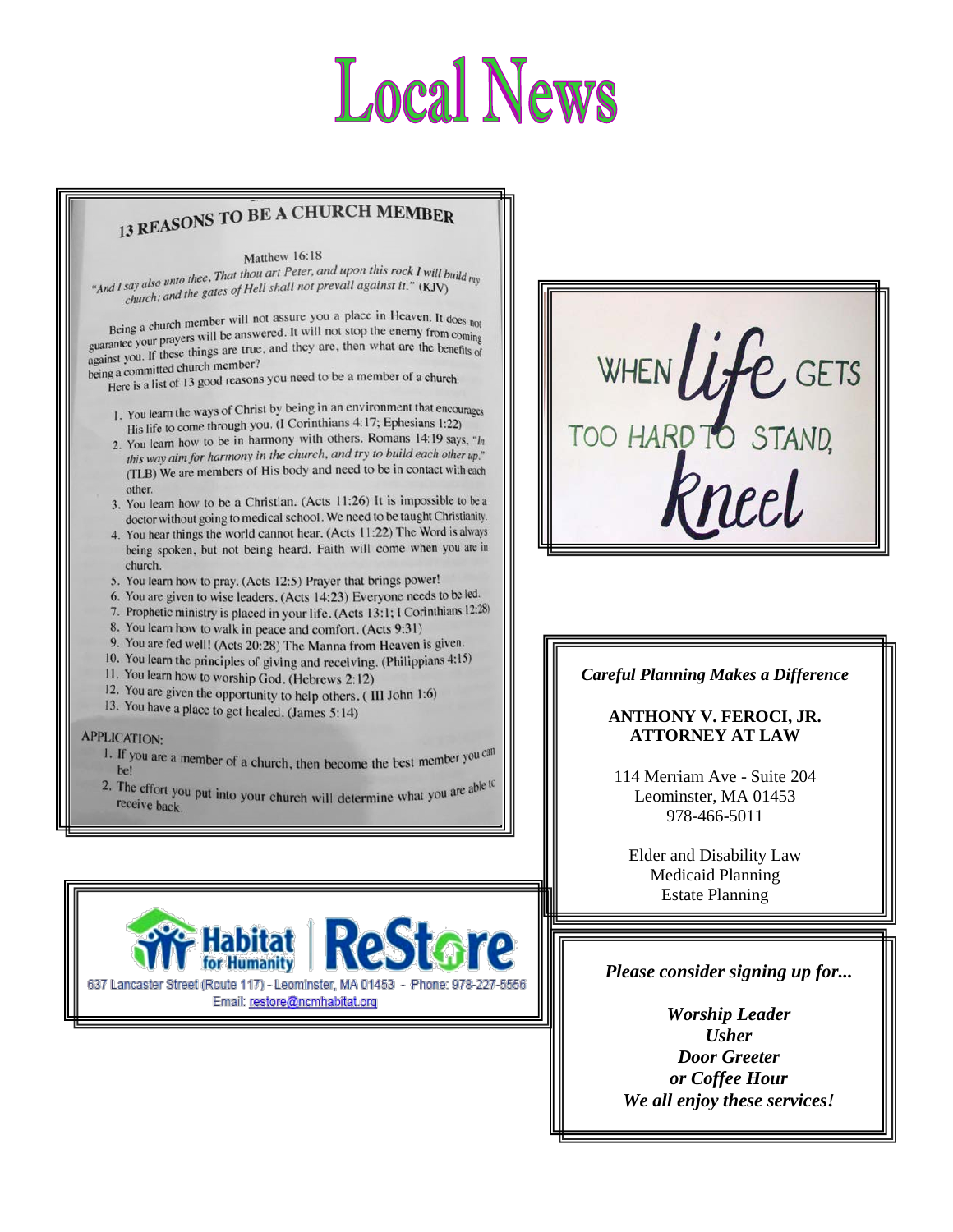

# Together in Ministry August, 2017

# ALL SERVICES AT 10:00 A.M.

August 06, 2017 at First Baptist Church (Handicap Accessible)

- August 13, 2017 at Trinity Congregational Church (Not Handicap Accessible)
- August 20, 2017 at Rollstone Congregational Church (Handicap Accessible)
- August 27, 2017 at Faith United Church (Handicap Accessible)



Service at First Baptist Church every Sunday during August Also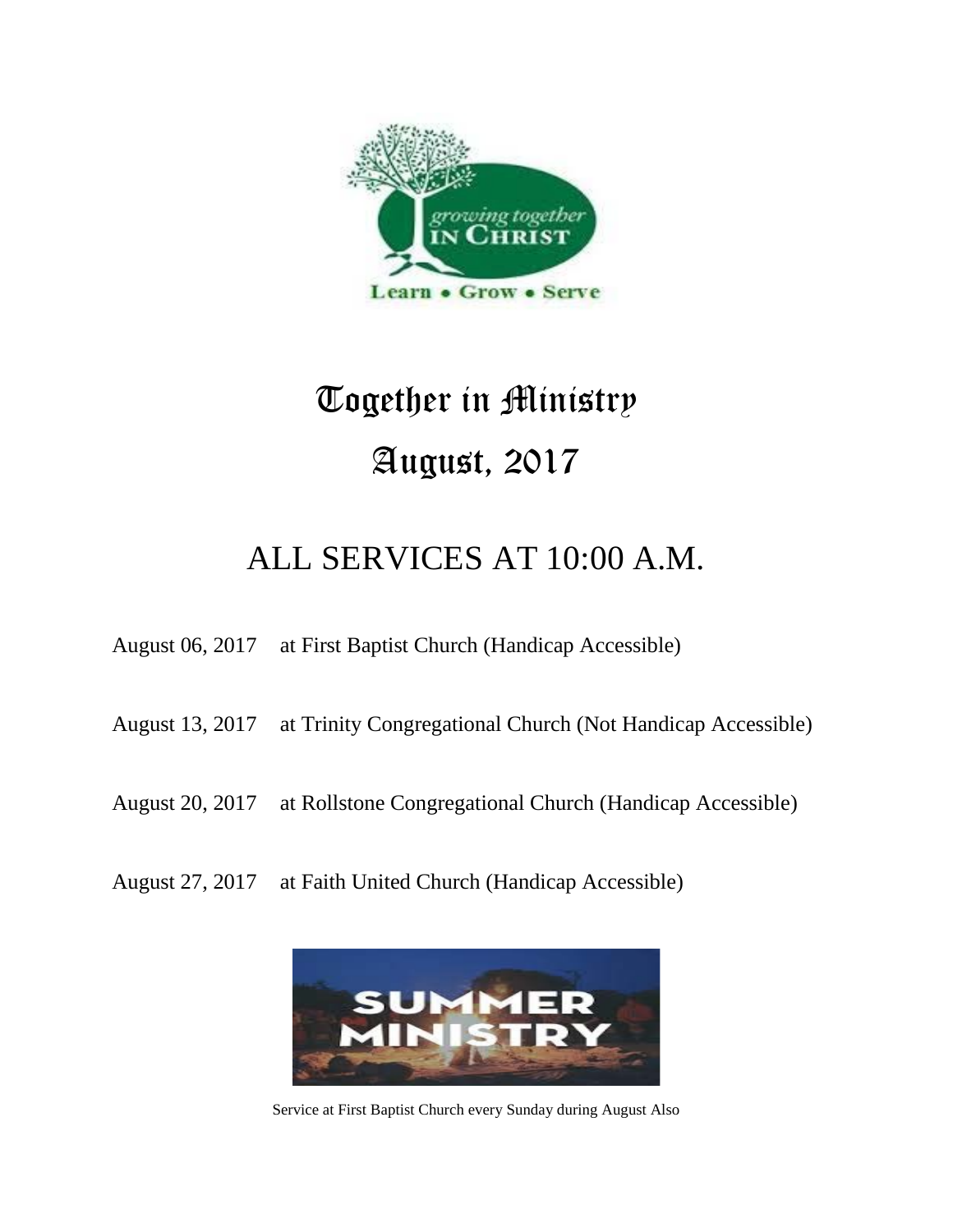# Recipe of the Month

# GRILLED POTATO SALAD WITH MUSTARD DRESSING



### *Ingredients:*

3 pounds baby Yukon gold potatoes 3 tablespoons olive oil 1/2 onion (sweet), thickly sliced 6 slices thick cut bacon 1/4 cup roughly cut fresh dill weed 1/2 cup sliced green onions 1/2 cup mayonnaise 1/4 cup Gulden's® Spicy Brown Mustard 1 tablespoon cider vinegar Kosher salt and fresh cracked pepper to taste

### *Preparation:*

Preheat the grill to high.

Add the potatoes to a large pot of boiling salted water and cook for 8 minutes or until just before al dente.

Strain the potatoes and add them to a bowl and toss with 2 tablespoons of olive oil and add them to the grill, to slightly char and finish cooking.

While the potatoes are cooking, coat the onion slices in the remaining oil and add them to the grill to roast.

Once the potatoes are slightly charred and cooked through, remove them from the grill along with the onions and chill.

Next add the bacon strips to a cooler part of the grill and cook until crispy. Note the bacon will cause a lot of flames so constantly be turning them and moving them. The bacon will also cook very fast.

- 1. Once the bacon is cooked, remove and chop.
- 2. In a large bowl whisk together the mayonnaise, mustard and apple cider vinegar until combined and add in the potatoes and onions once cool along with the bacon, dill, green onions, salt and pepper and toss and chill. Serve cold.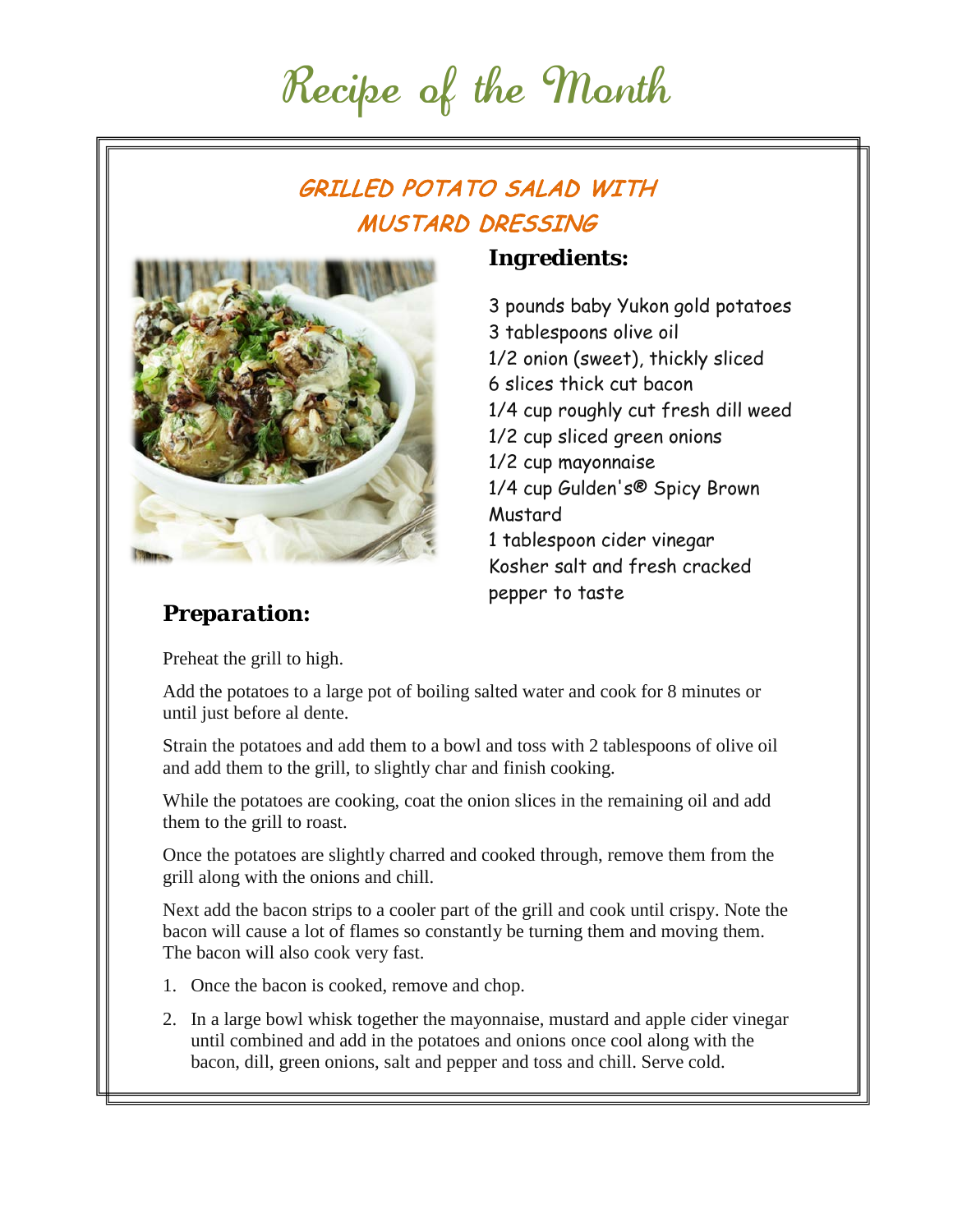

As a church family we approach the summer months….

Vacation and Family time ……………

Please remember to keep your current and mission pledge up to date, the operation of the church continues through the summer……

We are also accepting donations for the plowing and oil fund, along with donations for the roofing replacement fund.

Mailing Address: First Baptist Church

1400 John Fitch Highway

Fitchburg, MA 01420-2033

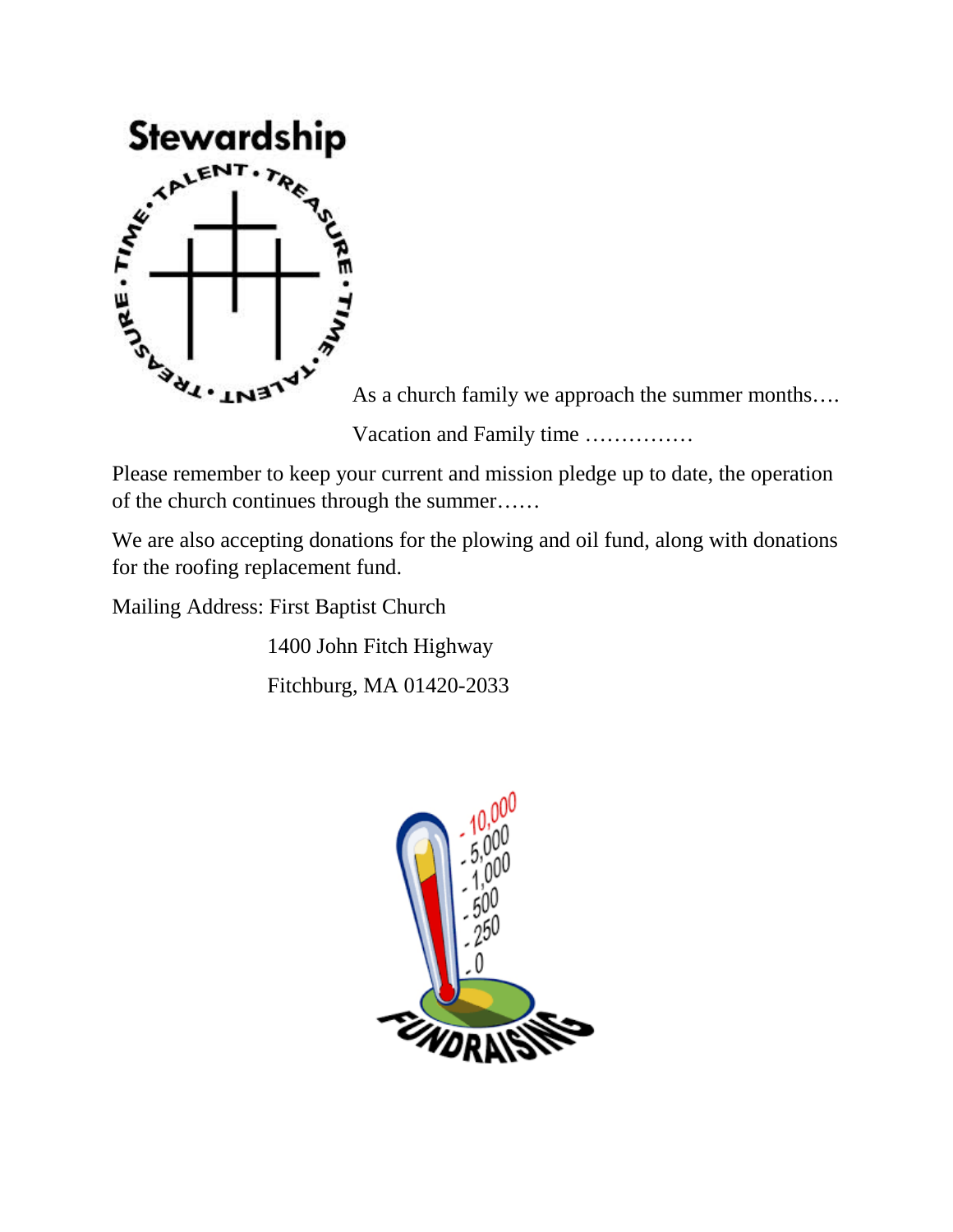



**June Birthdays June Anniversaries**

- 1. Diane Hope
- 5. Eric Primeau
- 6. More Chingor
- 14. Kevin Mutindwa
- 19. Lizz Luskin
- 25. Steven Bigelow
- 28. Amy Weeks



## 21. Dick & Donna Auger



IF YOU'RE BIRTHDAY OR ANNIVERSARY IS NOT HERE, LET US KNOW AND WE'LL INCLUDE IT IN THE BEACONLIGHT! REMEMBER TO NOTIFY THE CHURCH OFFICE WITH ADDITIONS OR CORRECTIONS TO YOUR ADDRESS OR TO OUR MONTHLY LISTING OF BIRTHDAYS AND ANNIVERSARIES CONTACT THE CHURCH OFFICE 978-345-5622 E-MAIL: FBCBEACONLIGHT@COMCAST.NET